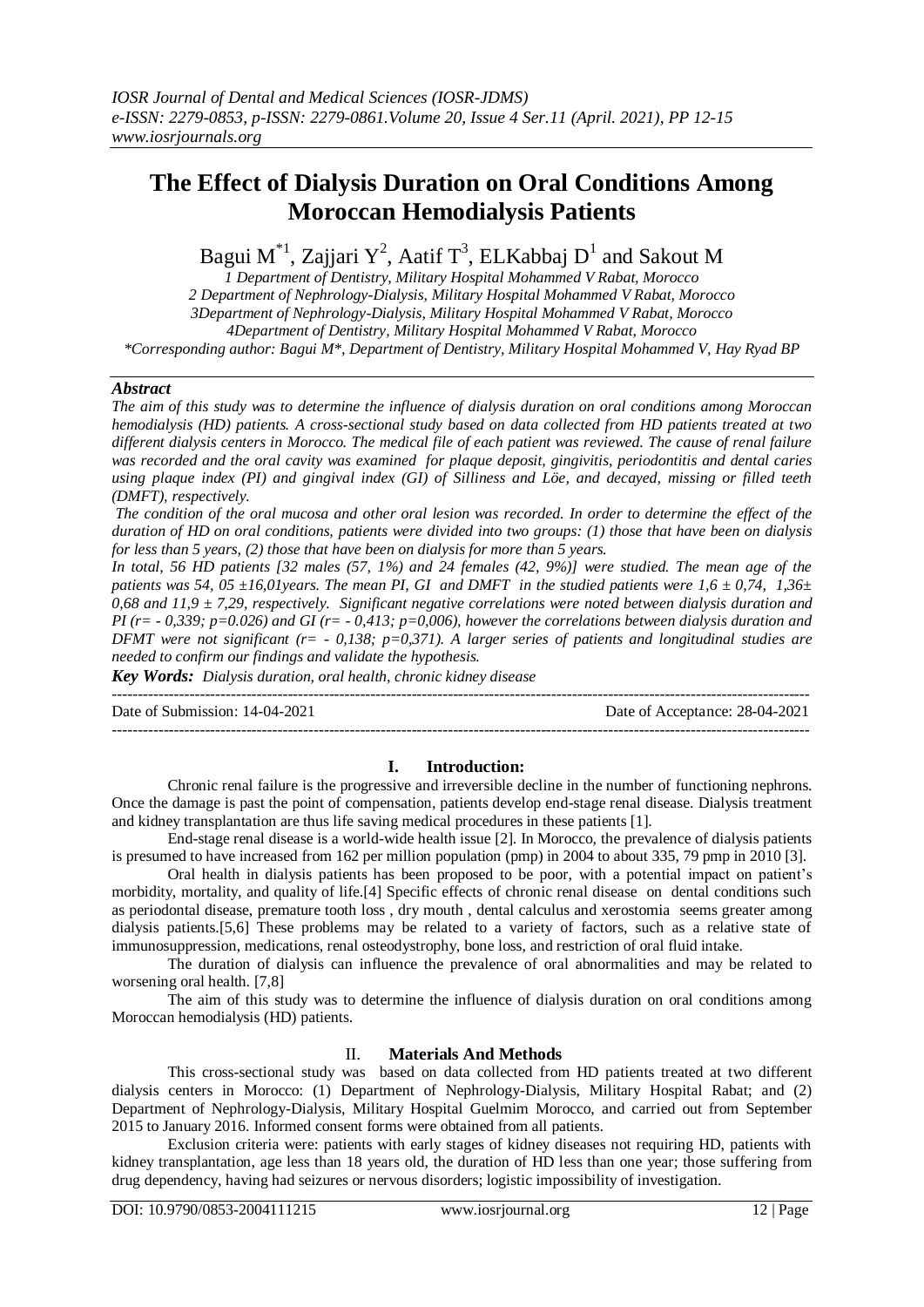The medical files of each patient were reviewed, the demographic informations, the data about the cause of chronic kidney disease, duration of dialysis, the data about oral health status ( such as frequency of the brushing, time of the last dentist visit, experiencing a sensation of xerostomia and change in taste) were recorded.

Intraoral examination was done by two experienced dentist with a mouth mirror and light at bedside while the patients attended the HD.

The oral hygiene was evaluated using plaque index (PI) of Silness and Löe, [9]. The gingivae was evaluated using gingival index (GI) Löe and Silness. [10]

The study did not include any invasive technique leading to contamination such as probing of periodontal pockets. Radiography was not performed.

The prevalence of caries was analyzed using the decayed, missing, filled teeth (DMFT) index recommended by the World Health Organization.

In order to determine the effect of the duration of HD on oral conditions, patients were divided into two groups: (1) those that have been on dialysis for less than 5 years, (2) those that have been on dialysis for more than 5 years.

#### **Statistical analysis**

Data were analyzed by Statistical Package for the Social Sciences software version 20.0 (SPSS Inc. Chicago, IL, USA). Comparison of the quantitative data was made using the Student t-test .Correlation between quantitative data was determined by Pearson's correlation coefficient. A chi-square test and the Fisher exact test were performed for the comparison of the qualitative data. A P-value of  $< 0.05$  was considered statistically significant.

#### **III. Results**

In total, 56 HD patients [32 males (57, 1%) and 24 females (42, 9%)] were studied. The mean age of the patients was 54, 05 ±16,01years (ranged 19-80years). The main reasons for terminal renal failure were diabetic nephropathy (32,1 % of the patients), followed by Interstitial nephritis (19,6 % of the patients), glomerulonephritis ( 16,1 % of the patients), vascular nephropathy ( 10,7% of the patients), polycystic kidney( 1,8 % of the patients), and unknown in ( 19,6 % of the patients).

All patients were dialysed three times a week. The mean of parathormon (PTH) and Kt/V was 394, 64  $\pm$  261, 57 pg/ml and 1,  $36 \pm 0$ , 32, respectively.

Thirteen (23, 2%) were completely edentulous.

Past dental history indicated that 75 % of HD patients brushed their teeth regularly and only 23, 2% of the participants reported to have visited the dentist in the previous year.

The oral clinical finding was coated tongue (3, 6 %), which is generally associated with inadequate hygiene. Other changes observed were gingival ulceration (16,1%), candidiasis (3,6%), bleeding of the gums  $(23,2\%)$ , taste change  $(28,6\%)$ , dental calculus  $(58,1\%)$ , halitosis  $(42,9\%)$  and xerostomia  $(39,3\%)$ .

The mean PI, GI and DMFT in the studied patients were  $1,6 \pm 0,74$ ,  $1,36 \pm 0,68$  and  $11,9 \pm 7,29$ , respectively.

Significant differences were found among the groups of dialysis durations suggesting decreased values of PI and GI with the increased treatment times. However no significant association of dialysis duration and the others oral conditions of HD patients such as number of toothless patients, coated tongue, gingival ulceration, candidiasis, bleeding of the gums, taste change, dental calculus, halitosis, xerostomia, visits to the dentist, brushing the teeth and DFMT. (Table 1)

Significant negative correlations were noted between the dialysis duration and PI ( $r = -0.339$ ; p=0.026) and GI ( $r = -0.413$ ; p=0,006), however correlations between dialysis duration and DFMT were not significant  $(r=-0.138; p=0.371)$ .

### **IV. Discussion**

To our knowledge, this investigation is the first to examine the influence of dialysis duration on oral conditions among Moroccan HD adults.

Earlier studies in the literature have reported a wide variation in the occurrence of oral lesions in HD patients. [1, 6, 7, 11].

Results from the present study showed a high prevalence of xerostomia (39, 3%), a finding that might be related to the restricted intake of fluids by patients undergoing dialysis or the use of some medications. [12]. Similar results have been reported by Malekmaken et al [13].

Halitosis and altered taste can be the result of xerostomia and the presence of oral microorganisms that metabolize urea (found at high levels in the saliva of these patients) and produce ammonia. [14-15] About one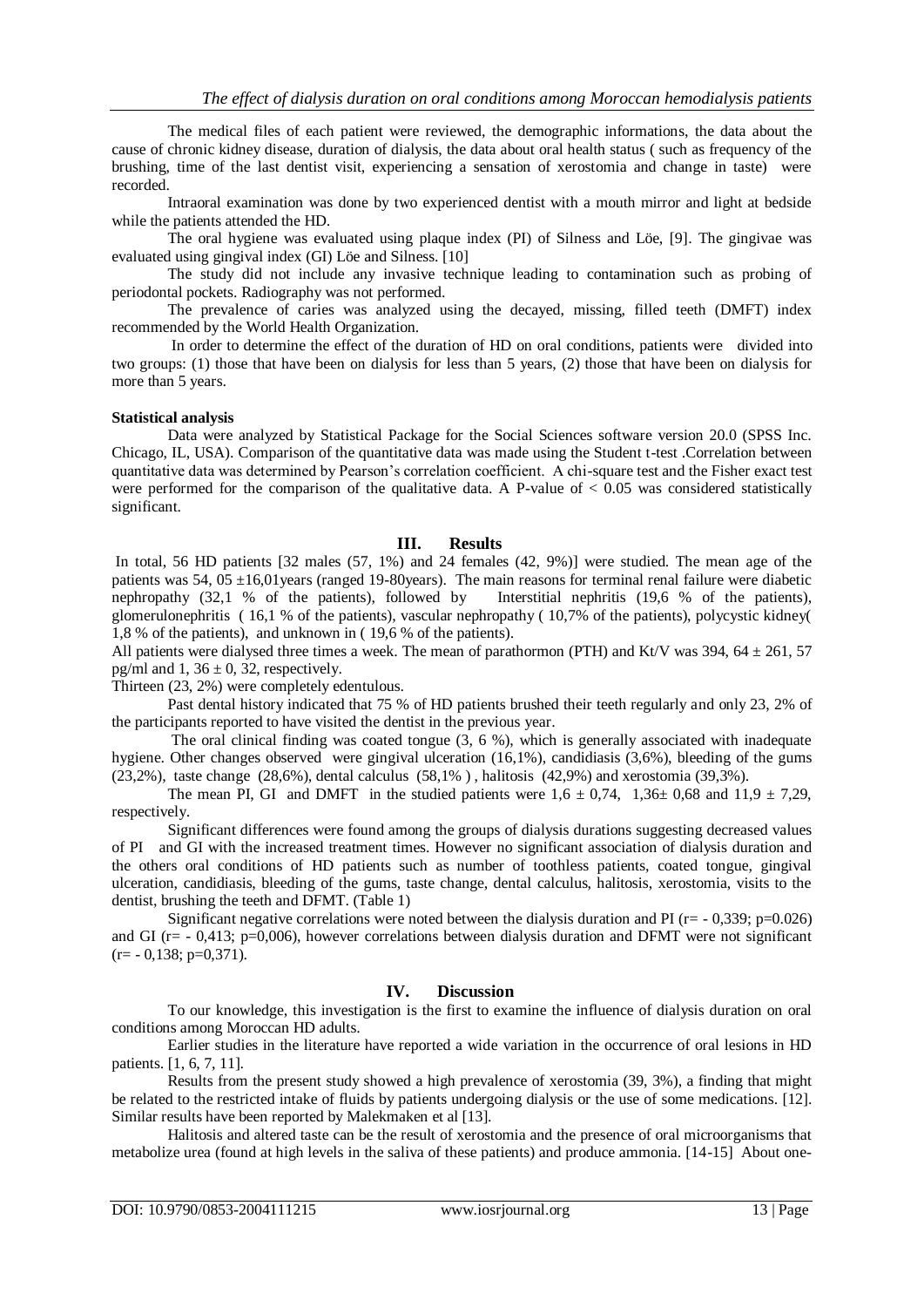third of patients undergoing dialysis complain of a bad taste in their mouth[14-15], in agreement with the present study which 42,9% of patients complained of halitosis and 28,6% complained of altered taste .

The mean PI and GI scores for all patients were around 1,5 indicating mild to moderate gingivitis.

The DMFT index in adults with chronic kidney disease Stage 5D varied by geographical region, with lowest index in the Eastern Mediterranean reports, and increasing index in studies from Europe, the Western Pacific and America.[16] Results from the present study showed that the DMFT score in HD patients was 11,9  $\pm$  7.29, which is lower than results from Iran and Germany (DMFT score as higher as 18,6 $\pm$  9,9 and 22,1 $\pm$ 6,5 respectively).[13,17]

Analysis of the effect of the duration of dialysis on the oral conditions of HD patients such as number of toothless patients, coated tongue, gingival ulceration, candidiasis , bleeding of the gums, taste change, dental calculus , halitosis, xerostomia, visits to the dentist and brushing the teeth showed no difference among the groups. These results agree with other investigators who suggested that the duration of dialysis exerts no additional effect on dental or periodontal conditions in patients with chronic kidney disease.[18] In contrast, some studies reported a higher accumulation of biofilm and calculus and a high degree of gingival bleeding in long-term patients undergoing dialysis.[1,7]

The conflicting data from the oral health and the duration of dialysis have been reported in the literature. Cengiz et al showed a high positive correlation between time on dialysis and indices for PI ( $r=0.46$ ; p˂0,01 ), GI ( r=0,46 , p˂ 0,01 ), But, there was not any statistically significant correlation between dialysis duration and DMFT index values ( $r = 0.037$ ;  $P > 0.05$ ). This finding is supported by other studies. [1, 19, 20]. In contrast, some studies found no effect of the duration of dialysis treatment to oral health. [21, 22]. In this study, a significant negative correlations were noted between dialysis duration and PI ( $r = -0.339$ ; p=0.026) and GI ( $r =$ - 0,413; p=0,006), however the correlations between dialysis duration and DFMT were not significant (r= - 0,138; p=0,371).

Our study was limited by study setting; intraoral examination was done only at bedside. Also we did not have the status of dentition and oral hygiene prior to the HD for the detection of the actual severity of oral hygiene and DMFT during the HD.

#### **V. Conclusion :**

The present results periodontal and dental diseases are prevalent among the renal dialysis patients. In this study, the significant negative correlations were noted between the dialysis duration and PI and GI. However, the correlations between dialysis duration and DFMT were not significant. A larger series of patients and longitudinal studies are needed to confirm our findings and validate the hypothesis. The awareness of oral care should be raised among dialysis patients, their nephrologists, and dentists in our centers.

#### **References**

- [1]. Bayraktar G., Kurtulus I., Duraduryan A., Cintan S., Kazancioglu R, Yildiz A et al., Dental and periodontal findings in hemodialysis patients. Oral Dis., 2007, 13: 393–7
- [2]. Cole B, Clark DC, Seale JP, Shellenberger S, Lyme A, Johnson JAet al. Reinventing the reel: An innovative approach to resident skill building in motivational interviewing for brief intervention. Subst Abus 2012;33:278- 81
- [3]. [Benghanem G M.](http://www.ncbi.nlm.nih.gov/pubmed/?term=Benghanem%20Gharbi%20M%5BAuthor%5D&cauthor=true&cauthor_uid=20979957) Renal replacement therapies for end-stage renal disease in North Africa[. Clin Nephrol.](http://www.ncbi.nlm.nih.gov/pubmed/20979957) 2010 Nov;74 Suppl 1:S17-9
- [4]. Souza CM, Braosi AP, Luczyszyn SM, Casagrande RW, Pecoits-Filho R, Riella MC, et al. Oral health in Brazilian patients with chronic renal disease. Rev Méd Chil 2008;136:741-6.
- [5]. Craig RG. Interactions between chronic renal disease and periodontal disease. Oral Dis 2008;14:1-7
- [6]. Klassen JT, Krasko BM. The dental health status of dialysis patients. J Can Dent Assoc 2002;68:34-8.
- [7]. Cengiz MI, Sümer P, Cengiz S, Yavuz U. The effect of the duration of the dialysis in hemodialysis patients on dental and periodontal findings. Oral Dis. 2009; 15: 336-41
- [8]. Sekiguchi RT, Pannuti CM, Silva Jr HT, Medina-Pestana JO, Romito GA. Decrease in oral health may be associated with length of time since beginning dialysis. Spec Care Dent. 2012; 32: 6-10.
- [9]. Silness J, Löe H. Periodontal disease in pregnancy II. Correlation between oral hygiene and periodontal condition. Acta Odontol Scand 1964; 22: 121-35
- [10]. Löe H, Silness J. Periodontal disease in pregnancy I. Prevalence and severity. Acta Odontol Scand 1963; 21: 533-51
- [11]. Bouattar T, Chbicheb S, Benamar L, W El Wady, R Bayahia. Dental status in 42 chronically hemodialyzed patients. Rev Stomatol Chir Maxillofac 2011; 112: 1–5
- [12]. Kho HS, Lee SW, Chung SC, Kim YK. Oral manifestations and salivary flow rate, pH, and buffer capacity in patients with end stage renal disease undergoing hemodialysis. Oral Surg Oral Med Oral Pathol Oral Radiol Endod 1999;88:316-9.
- [13]. Malekmakan L, Haghpanah S, Pakfetrat M, Ebrahimic Z, Hasanlic E. Oral health status in Iranian hemodialysis patients. [Indian J](http://www.ncbi.nlm.nih.gov/pubmed/22022082)  [Nephrol.](http://www.ncbi.nlm.nih.gov/pubmed/22022082) 2011;21(4):235-8
- [14]. Proctor R, Kumar N, Stein A, Moles D, Porter S. Oral and dental aspects of chronic renal failure. J Dent Res. 2005; 84: 199-208
- [15]. Bots CP, Poorterman JHG, Brand HS, Kalsbeek H, van Amerongen BM, Veerman EC et al. The oral health status of dentate patients with chronic renal failure undergoing dialysis therapy. Oral Dis. 2006; 12: 176-80
- [16]. Ruospo M, Palmer S C, Craig J C, Gentile G, Johnson D W , Ford J F and al. Prevalence and severity of oral disease in adults with chronic kidney disease: a systematic review of observational studies. Nephrol Dial Transplant 2014; 29: 364–375
- [17]. Ziebolz D, Fischer P, Hornecker E, Mausberg RF. Oral health of hemodialysis patients: A cross-sectional study at two German dialysis centers. Hemodial Int. 2012; 16:69–75